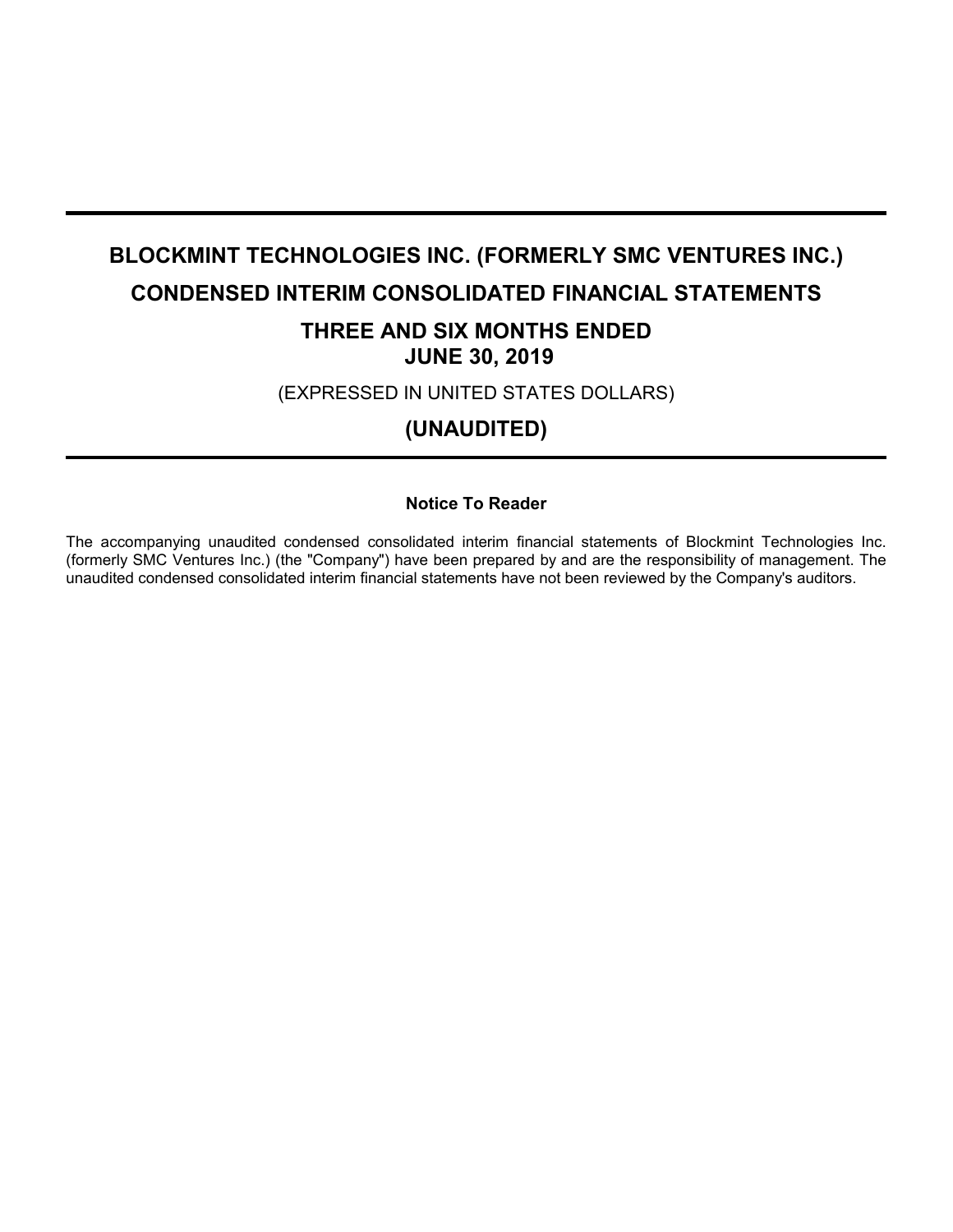# **Blockmint Technologies Inc. (formerly SMC Ventures Inc.) Condensed Interim Consolidated Statements of Financial Position (Expressed in United States Dollars)**

**Unaudited**

|                                                    | As at<br><b>June 30,</b><br>2019 |             |    | As at<br>December 31,<br>2018 |  |
|----------------------------------------------------|----------------------------------|-------------|----|-------------------------------|--|
| <b>ASSETS</b>                                      |                                  |             |    |                               |  |
| <b>Current assets</b>                              |                                  |             |    |                               |  |
| Cash                                               | \$                               | 3,112,147   | \$ | 3,232,402                     |  |
| Receivables                                        |                                  | 8,122       |    |                               |  |
| Prepaid expenses                                   |                                  | 1,003       |    | 52,500                        |  |
| Digital currency (note 5)                          |                                  | 1,049       |    | 552                           |  |
| <b>Total current assets</b>                        |                                  | 3,122,321   |    | 3,285,454                     |  |
| Equipment (note 6)                                 |                                  | 14,363      |    | 18,466                        |  |
| Intangible asset (note 7)                          |                                  | 17,500      |    | 17,500                        |  |
| <b>Total assets</b>                                | \$                               | 3,154,184   | \$ | 3,321,420                     |  |
| <b>EQUITY AND LIABILITIES</b>                      |                                  |             |    |                               |  |
| <b>Current liabilities</b>                         |                                  |             |    |                               |  |
| Accounts payable and accrued liabilities (note 10) | \$                               | 37,846      | \$ | 51,769                        |  |
| <b>Total current liabilities</b>                   |                                  | 37,846      |    | 51,769                        |  |
| <b>Equity</b>                                      |                                  |             |    |                               |  |
| Share capital (note 8)                             |                                  | 8,884,433   |    | 5,049,154                     |  |
| Warrant reserve (note 9)                           |                                  | 17,500      |    | 47,800                        |  |
| Contributed surplus (note 9)                       |                                  | 30,300      |    |                               |  |
| Accumulated other comprehensive income             |                                  | 3,531       |    |                               |  |
| Deficit                                            |                                  | (5,819,426) |    | (1,827,303)                   |  |
| <b>Total equity</b>                                |                                  | 3,116,338   |    | 3,269,651                     |  |
| <b>Total equity and liabilities</b>                | \$                               | 3,154,184   | \$ | 3,321,420                     |  |

Nature of operations and going concern (note 1)

## **Approved by:**

"Nelson Ijih", Director

"Colin Watt", Director

The accompanying notes to the unaudited condensed consolidated interim financial statements are an integral part of these statements.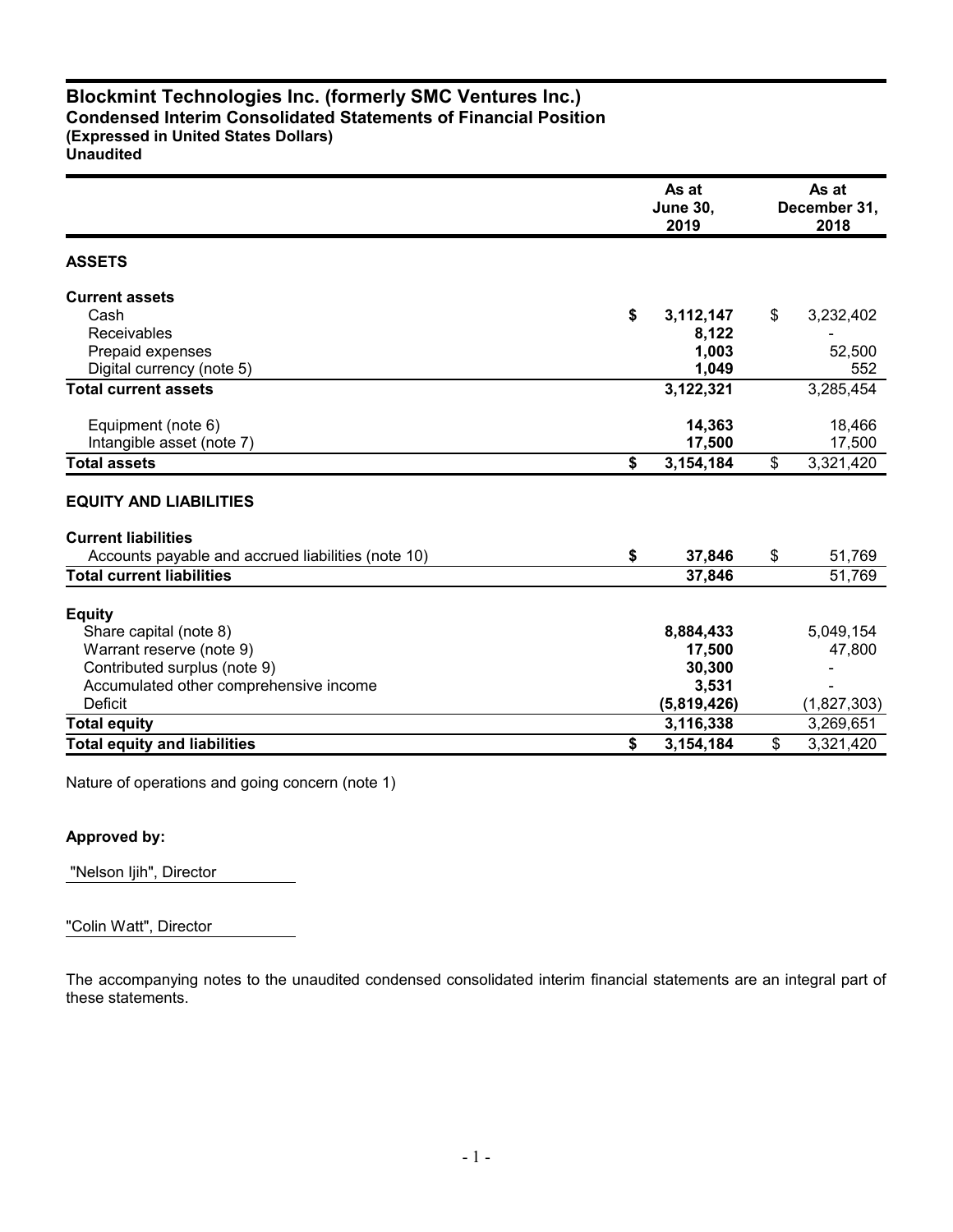# **Blockmint Technologies Inc. (formerly SMC Ventures Inc.) Condensed Interim Consolidated Statements of Loss and Comprehensive Loss**

**(Expressed in United States Dollars)**

**Unaudited**

|                                                         | <b>Three Months</b><br><b>Ended</b><br><b>June 30,</b><br>2019 |            | <b>Three Months</b><br><b>Ended</b><br><b>June 30,</b><br>2018 |            | <b>Six Months</b><br><b>Ended</b><br><b>June 30,</b><br>2019 | <b>Six Months</b><br><b>Ended</b><br><b>June 30,</b><br>2018 |
|---------------------------------------------------------|----------------------------------------------------------------|------------|----------------------------------------------------------------|------------|--------------------------------------------------------------|--------------------------------------------------------------|
| <b>Revenue</b>                                          |                                                                |            |                                                                |            |                                                              |                                                              |
| Digital currency mined                                  | \$                                                             |            | \$                                                             | 454        | \$                                                           | \$<br>454                                                    |
| <b>Operating expenses</b>                               |                                                                |            |                                                                |            |                                                              |                                                              |
| Business development and promotion                      |                                                                | 13,242     |                                                                | 5,310      | 18,429                                                       | 5,310                                                        |
| Consulting (note 10)                                    |                                                                | 93,802     |                                                                | 122,700    | 183,103                                                      | 230,207                                                      |
| Depreciation                                            |                                                                | 2,051      |                                                                | 12,797     | 4,103                                                        | 12,797                                                       |
| Management fees and salaries (note 10)                  |                                                                | 73,247     |                                                                | 131,235    | 148,247                                                      | 206,235                                                      |
| Office and miscellaneous                                |                                                                | 33,450     |                                                                | 258,193    | 76,499                                                       | 303,873                                                      |
| Professional fees (note 10)                             |                                                                | 34,989     |                                                                | 2,341      | 67,423                                                       | 23,607                                                       |
| Salaries and wages                                      |                                                                | 13,512     |                                                                |            | 37,646                                                       |                                                              |
| Total operating expenses                                |                                                                | 264,293    |                                                                | 532,576    | 535,450                                                      | 782,029                                                      |
| Loss before other items                                 |                                                                | (264, 293) |                                                                | (532, 122) | (535, 450)                                                   | (781, 575)                                                   |
| Foreign exchange loss                                   |                                                                | 1,933      |                                                                | 16,114     | 1,595                                                        | (389)                                                        |
| Revaluation of digital currency                         |                                                                | 381        |                                                                |            | 497                                                          |                                                              |
| Transaction cost (note 4)                               |                                                                |            |                                                                |            | (3, 458, 765)                                                |                                                              |
| Net loss for the period                                 | \$                                                             | (261, 979) | $\boldsymbol{\mathsf{s}}$                                      | (516,008)  | \$<br>(3,992,123)                                            | \$<br>(781, 964)                                             |
| Other comprehensive income (loss)                       |                                                                |            |                                                                |            |                                                              |                                                              |
| Gain on currency translation                            |                                                                | 7,026      |                                                                |            | 3,456                                                        |                                                              |
| Total comprehensive loss for the period                 | \$                                                             | (254, 953) | \$                                                             | (516,008)  | \$<br>(3,988,667)                                            | \$<br>(781, 964)                                             |
| Basic and diluted net loss per share (note 11)          | \$                                                             | (0.01)     | \$                                                             | (0.02)     | \$<br>(0.10)                                                 | \$<br>(0.04)                                                 |
| Weighted average number of common shares<br>outstanding |                                                                | 44,269,068 |                                                                | 26,251,640 | 39,291,878                                                   | 18,984,421                                                   |

The accompanying notes to the unaudited condensed consolidated interim financial statements are an integral part of these statements.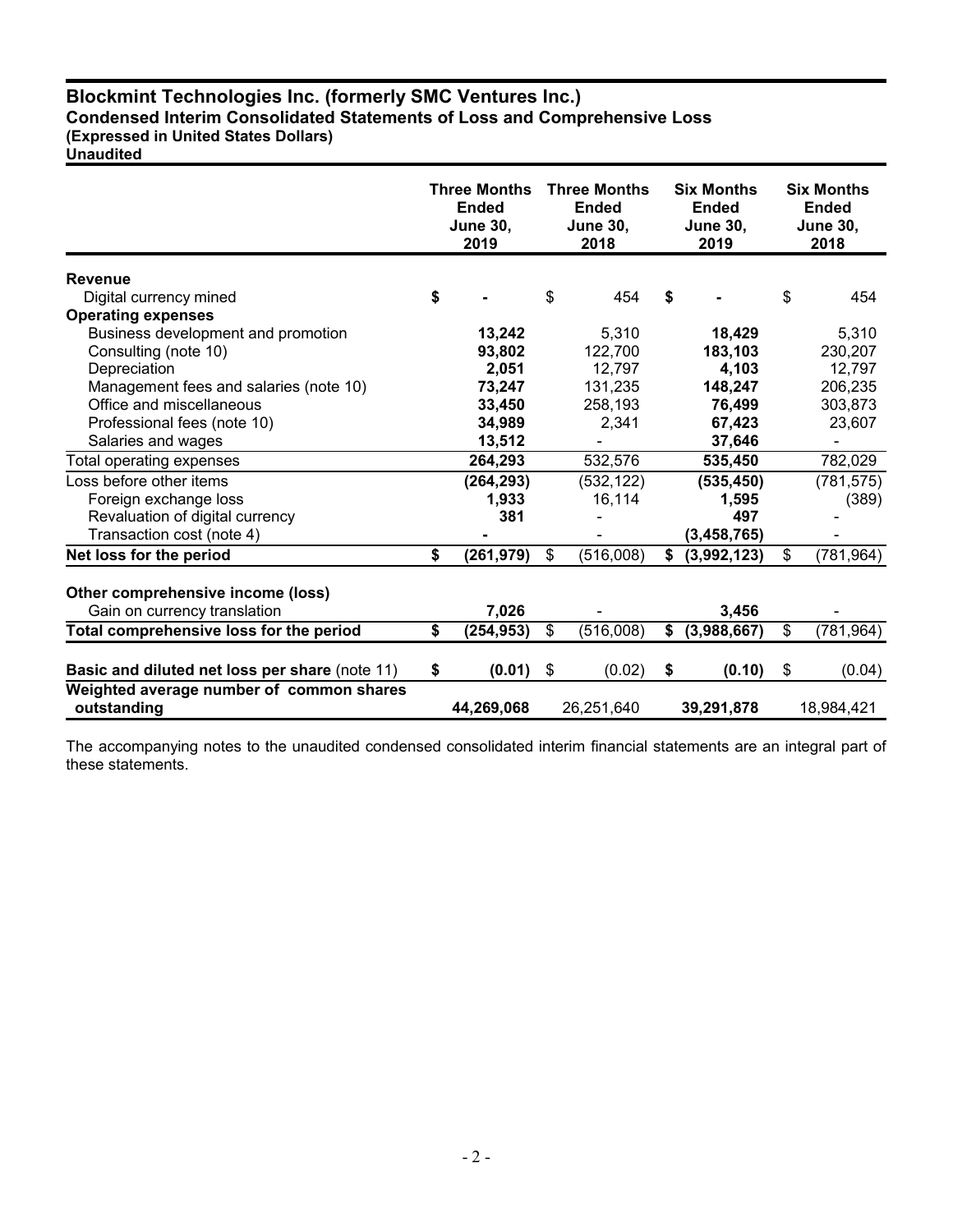## **Blockmint Technologies Inc. (formerly SMC Ventures Inc.) Condensed Interim Consolidated Statements of Cash Flows (Expressed in United States Dollars) Unaudited**

|                                                   | <b>Six Months</b><br><b>Ended</b><br><b>June 30,</b><br>2019 | <b>Six Months</b><br><b>Ended</b><br><b>June 30,</b><br>2018 |
|---------------------------------------------------|--------------------------------------------------------------|--------------------------------------------------------------|
| <b>Operating activities</b>                       |                                                              |                                                              |
| Net loss for the period                           | (3,992,123)<br>S.                                            | (781, 964)<br>\$                                             |
| Adjustments for:                                  |                                                              |                                                              |
| Depreciation                                      | 4,103                                                        | 12,797                                                       |
| Revaluation of digital currency                   | (497)                                                        |                                                              |
| Foreign exchange                                  | 3,531                                                        |                                                              |
| <b>Transaction cost</b>                           | 3,458,765                                                    |                                                              |
| Changes in non-cash working capital items:        |                                                              |                                                              |
| Receivables and prepaid expenses                  | 50,032                                                       | (35, 302)                                                    |
| Digital currency                                  |                                                              | (454)                                                        |
| Accounts payable and accrued liabilities          | (52, 285)                                                    | 22,547                                                       |
| Net cash used in operating activities             | (528, 474)                                                   | (782, 376)                                                   |
| <b>Investing activities</b>                       |                                                              |                                                              |
| Purchase of equipment                             |                                                              | (153, 560)                                                   |
| Cash from Arrangement Agreement                   | 408,219                                                      |                                                              |
| Net cash provided by (used in) investing activity | 408,219                                                      | (153, 560)                                                   |
| <b>Financing activities</b>                       |                                                              |                                                              |
| Proceeds from issuance of common shares           |                                                              | 5,143,945                                                    |
| Share issue costs                                 |                                                              | (64, 491)                                                    |
| Net cash provided by financing activities         |                                                              | 5,079,454                                                    |
| Net change in cash                                | (120, 255)                                                   | 4,143,518                                                    |
| Cash, beginning of period                         | 3,232,402                                                    |                                                              |
| Cash, end of period                               | \$<br>3,112,147                                              | \$4,143,519                                                  |
|                                                   |                                                              |                                                              |
| <b>Supplemental information:</b>                  |                                                              |                                                              |
| Warrants issued for intangible asset (note 9)     | \$                                                           | 17,500<br>\$                                                 |
| Warrants issued for share issue costs (note 8)    | \$                                                           | \$<br>30,300                                                 |

The accompanying notes to the unaudited condensed consolidated interim financial statements are an integral part of these statements.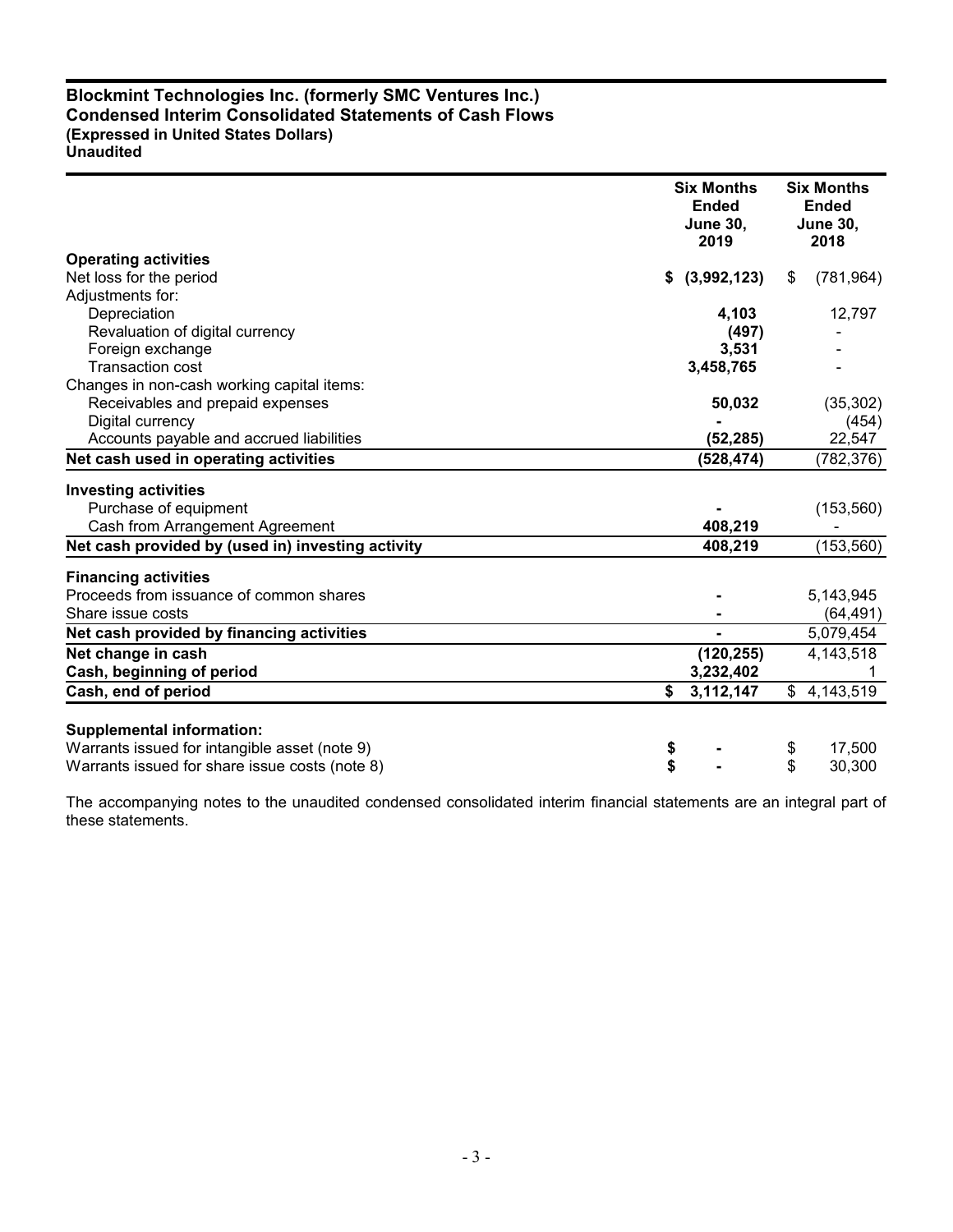# **Blockmint Technologies Inc. (formerly SMC Ventures Inc.) Condensed Interim Consolidated Statements of Changes in Equity (Expressed in United States Dollars) Unaudited**

|                                      |    | <b>Share</b> |    | Warrant   |                                      | <b>Accumulated</b><br>other  |                   |             |
|--------------------------------------|----|--------------|----|-----------|--------------------------------------|------------------------------|-------------------|-------------|
|                                      |    | capital      |    | reserve   | <b>Contributed</b><br><b>Surplus</b> | comprehensive<br><b>loss</b> | <b>Deficit</b>    | Total       |
| Balance, December 31, 2017           |    |              | \$ |           |                                      |                              |                   |             |
| Cancellation of incorporation shares |    | (1)          |    |           |                                      |                              |                   |             |
| Private placement                    |    | 80,625       |    |           |                                      |                              |                   | 80,625      |
| Private placement                    |    | 5,063,320    |    |           |                                      |                              |                   | 5,063,320   |
| Share issue costs                    |    | (94, 791)    |    | 30,300    |                                      |                              |                   | (64, 491)   |
| Warrants issued for intangible asset |    |              |    | 17,500    |                                      |                              |                   | 17,500      |
| Net loss for the period              |    |              |    |           |                                      |                              | (781, 964)        | (781, 964)  |
| <b>Balance, June 30, 2018</b>        |    | 5,049,154    |    | 47,800 \$ |                                      |                              | $(781, 964)$ \$   | 4,314,990   |
|                                      |    |              |    |           |                                      |                              |                   |             |
| Balance, December 31, 2018           | S. | 5,049,154    | S  | 47,800 \$ |                                      |                              | $$(1,827,303)$ \$ | 3,269,651   |
| Shares issued on acquisition of      |    |              |    |           |                                      |                              |                   |             |
| SMC Ventures (note 4)                |    | 3,835,279    |    |           |                                      | 75                           |                   | 3,835,354   |
| Warrants expired                     |    |              |    | (30, 300) | 30,300                               |                              |                   |             |
| <b>Currency translation</b>          |    |              |    |           |                                      | 3,456                        |                   | 3,456       |
| Net loss for the period              |    |              |    |           |                                      |                              | (3,992,123)       | (3,992,123) |
| <b>Balance, June 30, 2019</b>        |    | 8,884,433    |    | 17,500    | 30,300                               | 3,531                        | $(5,819,426)$ \$  | 3,116,338   |

The accompanying notes to the unaudited condensed consolidated interim financial statements are an integral part of these statements.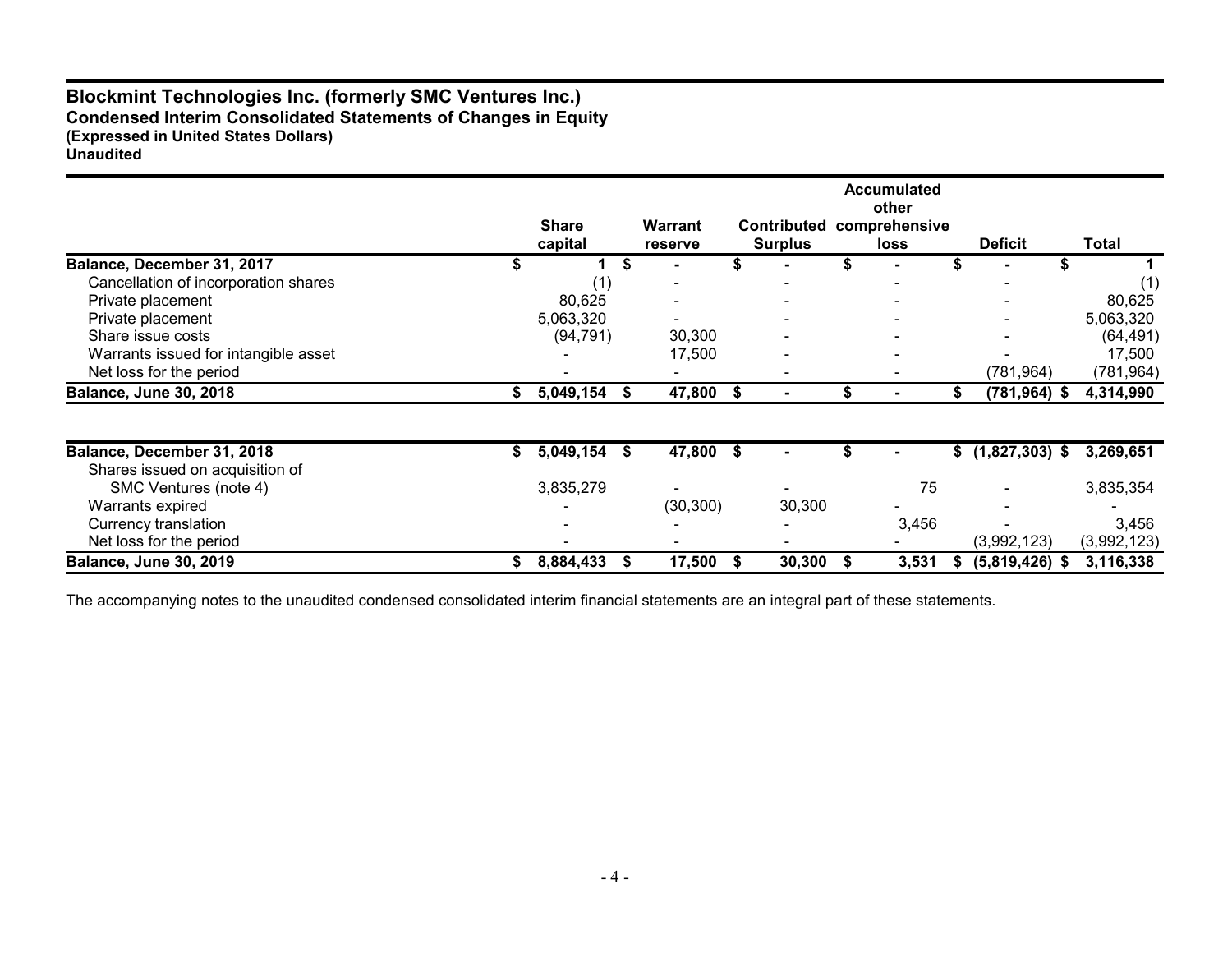#### **1. Nature of operations and going concern**

BlockMint Technologies Inc. (formerly SMC Ventures Inc. ("SMC")) or the "Company") is a publicly traded company whose shares are listed on the TSX-V under the trading symbol BKMT. BlockMint (Canada) Technologies Inc. (formerly BlockMint Technologies Inc.) ("BlockMint-Canada"), a wholly owned subsidiary of the Company, was incorporated on December 22, 2017 pursuant to the British Columbia Business Corporations Act. BlockMint-Canada and its subsidiary, BlockMint (USA) Technologies Inc. ("BlockMint-USA") are in the business of developing distributed systems and networks that enable a more decentralized deployment of blockchain based applications such as cryptocurrency mining. BlockMint-USA was incorporated under the laws of the State of Delaware on March 6, 2018.

On February 19, 2019, the Company completed a triangular amalgamation whereby BlockMint-Canada shares were exchanged for SMC shares on the basis of 1.33 post-consolidated SMC share for each one (1) BlockMint-Canada share (the "Amalgamation") (see note 4). The Amalgamation was accounted for as a reverse takeover ("RTO") whereby BlockMint-Canada was identified as the acquirer for accounting purposes and the resulting unaudited condensed consolidated interim financial statements are presented as a continuance of BlockMint-Canada and the comparative figures presented in the unaudited condensed consolidated interim financial statements after the RTO are those of BlockMint-Canada.

The Company's registered office address is located at 29<sup>th</sup> Floor, 595 Burrard Street, Vancouver, British Columbia, V7X 1J5.

#### **Going concern**

The Company does not generate material revenue from operations. The Company incurred a net loss in the current period of \$3,992,123 and had an accumulated deficit of \$5,819,426 at June 30, 2019. These conditions indicate a material uncertainty that may cast significant doubt on the Company's ability to continue as a going concern. The Company does have working capital of \$3,084,475 at June 30, 2019.

These unaudited condensed consolidated interim financial statements have been prepared on a going concern basis, which presumes realization of assets and discharge of liabilities in the normal course of business for the foreseeable future. Accordingly they do not give effect to adjustments that would be necessary should the Company be unable to continue as a going concern and therefore be required to realize its assets and discharge its liabilities in other than the normal course of business and at amounts different from those presented in these unaudited condensed consolidated interim financial statements.

#### **2. Basis of presentation**

The Company applies International Financial Reporting Standards ("IFRS") as issued by the International Accounting Standards Board ("IASB") and interpretations issued by the International Financial Reporting Interpretations Committee ("IFRIC"). These unaudited condensed consolidated interim financial statements have been prepared in accordance with International Accounting Standard 34, Interim Financial Reporting. Accordingly, they do not include all of the information required for full annual financial statements required by IFRS as issued by IASB and interpretations issued by IFRIC.

The policies applied in these unaudited condensed consolidated interim financial statements are based on IFRS's issued and outstanding as of August 29, 2019, the date the Board of Directors approved the statements. Except as disclosed in note 3, the same accounting policies and methods of computation are followed in these unaudited condensed consolidated interim financial statements as compared with the most recent annual financial statements as at and for the year ended December 31, 2018. Any subsequent changes to IFRS that are given effect in the Company's annual financial statements for the period ending December 31, 2019 could result in restatement of these unaudited condensed consolidated interim financial statements.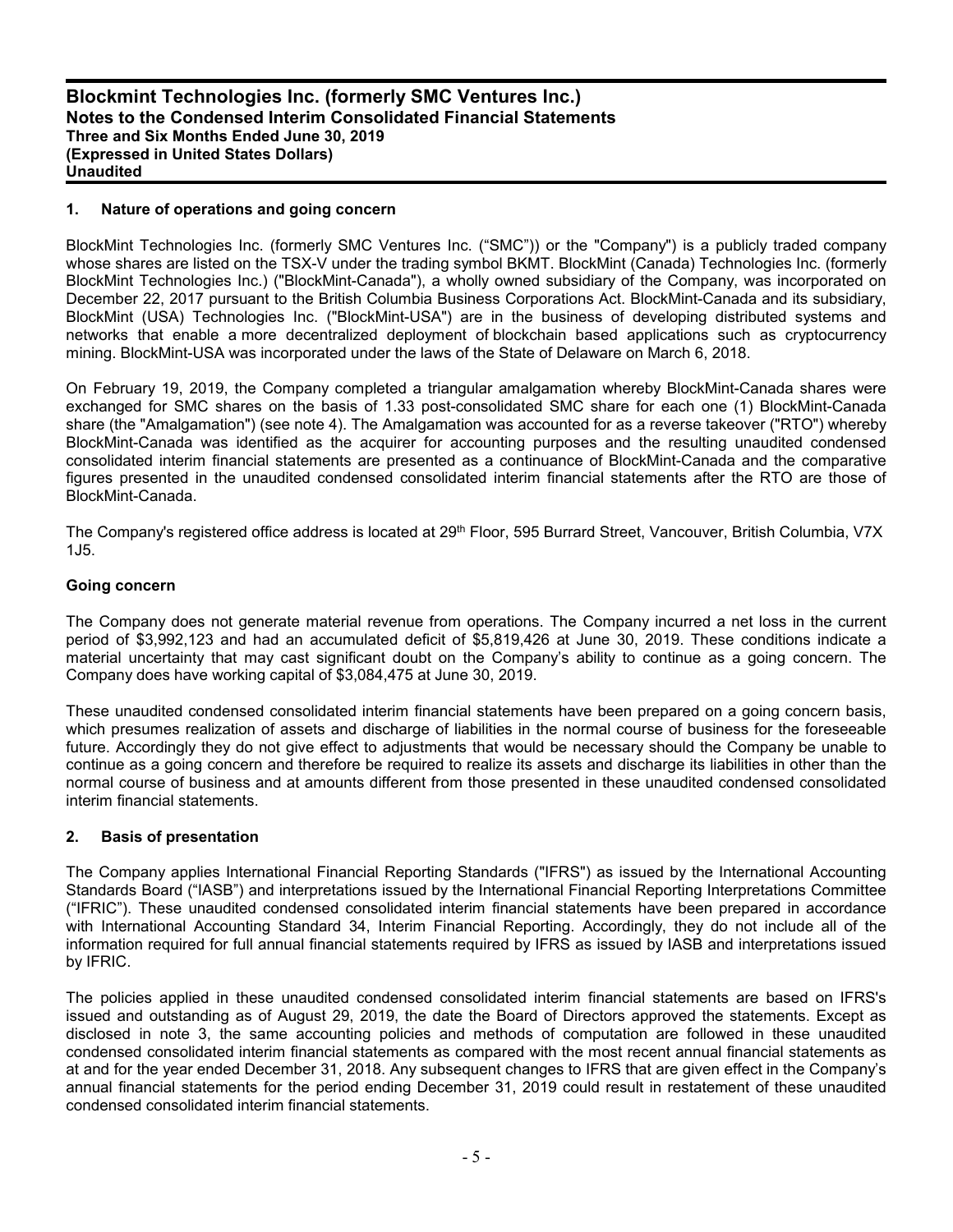#### **3. Significant accounting policies**

#### **Changes in accounting policies**

#### New accounting policy adopted

#### *IFRIC Interpretation 23 Uncertainty over Income Tax Treatments*

The Interpretation provides guidance on the accounting for current and deferred tax liabilities and assets in circumstances in which there is uncertainty over income tax treatments. The Interpretation is applicable for annual periods beginning on or after January 1, 2019. At January 1, 2019, the Company adopted this standard and there was no material impact on the Company's unaudited condensed consolidated interim financial statements.

#### New standards not yet adopted and interpretations issued but not yet effective

There are no other relevant IFRS's or IFRS interpretations that are not yet effective that would be expected to have a material impact on the Company.

#### **4. Arrangement agreement**

On July 10, 2018, BlockMint-Canada, BlockMint-USA, SMC and 1166066 B.C. Ltd. ("SMC Subco"), a wholly-owned subsidiary of SMC, entered into an Arrangement Agreement whereby BlockMint-Canada agreed to amalgamate with SMC Subco, which would result in BlockMint-Canada and BlockMint-USA becoming wholly-owned subsidiaries of SMC. The Arrangement Agreement was amended on September 28, 2018.

On February 19, 2019 the Company closed its reverse takeover acquisition of BlockMint-Canada, whereby:

- SMC consolidated its 18,708,678 common shares on a two for one basis resulting is 9,354,387 post consolidation shares outstanding;
- ◆ BlockMint Technologies Inc. changed its name to Blockmint (Canada) Technologies Inc.;
- The Company issued 34,914,681 post-consolidation shares to the shareholders of BlockMint-Canada (1.33 post consolidation shares of the Company for each share of BlockMint-Canada);
- The Company issued 6,650,000 performance warrants in replacement of the 5,000,000 performance warrants outstanding in the capital of BlockMint-Canada and 152,498 finder's fee warrants in replacement of the 114,660 finder's fee warrants outstanding in the capital of BlockMint-Canada, each share purchase warrant entitling the holder to acquire one post consolidation share of the Company at the exercise price in the underlying BlockMint-Canada warrant.

In accordance with IFRS 3, Business Combinations, the substance of the transaction is a reverse takeover of a nonoperating company. The transaction does not constitute a business combination as SMC does not meet the definition of a business under the standard. As a result, the transaction is accounted for as a capital transaction with BlockMint-Canada being identified as the acquirer and the equity consideration being measured at fair value. The resulting unaudited condensed consolidated interim statement of financial position is presented as a continuance of BlockMint-Canada and comparative figures presented in the unaudited condensed consolidated interim financial statements after the reverse takeover are those of BlockMint-Canada.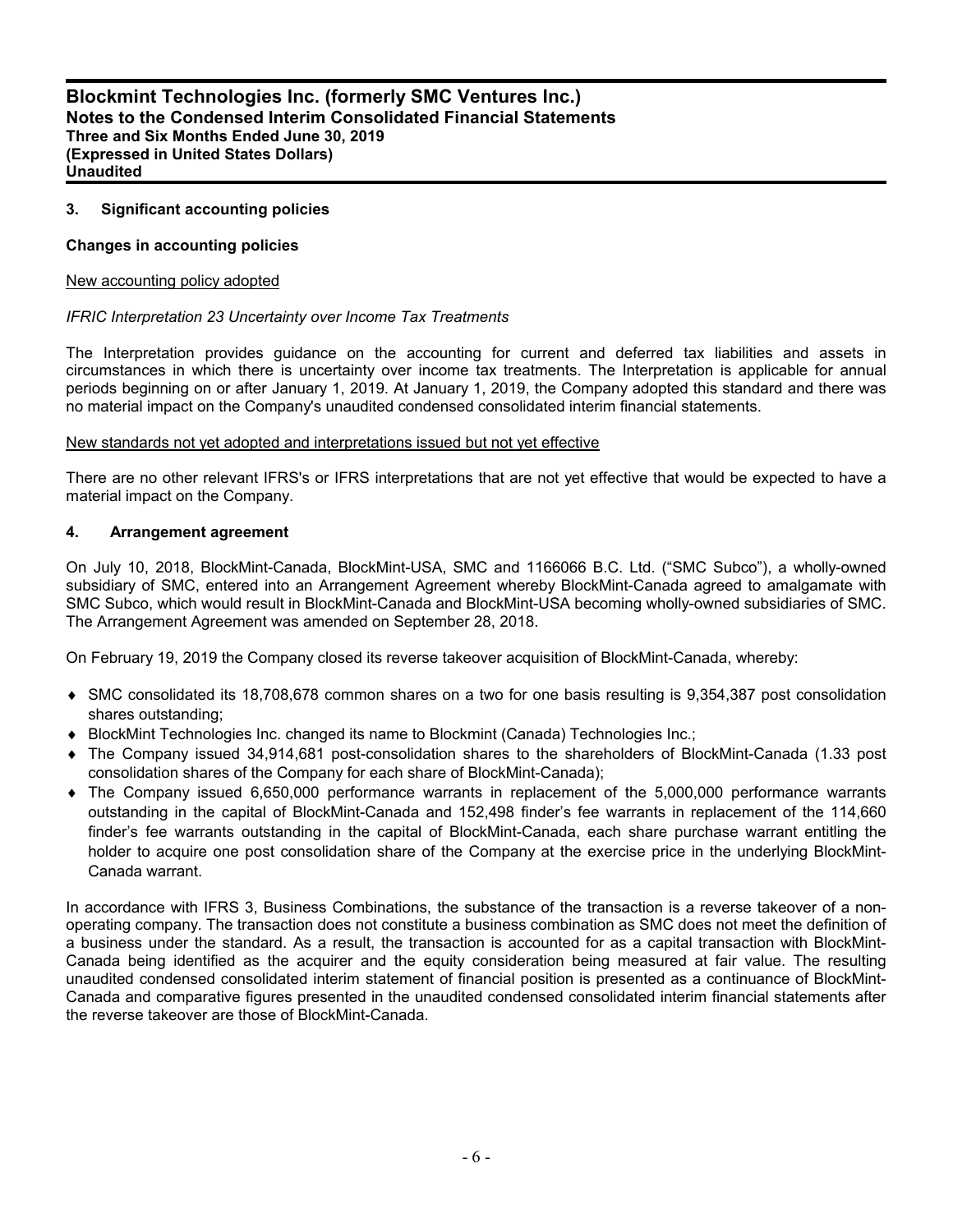#### **4. Arrangement agreement (continued)**

IFRS 2, Share-based Payment, applies to transactions where an entity grants equity instruments and cannot identify specifically some or all of the goods or services received in return. Because BlockMint-Canada issued shares with a value in excess of the assets received, the difference is recognized in profit or loss as a transaction cost. The amount assigned to the transaction cost of \$3,458,765 is the difference between the fair value of the consideration and the net identifiable assets of SMC acquired by BlockMint-Canada.

The purchase price is recorded as the cost to acquire the share capital at the fair value at the time of the transaction. The excess of the amount paid over the fair value of the net assets acquired is charged to profit or loss as a transaction cost. Accordingly, share capital increased by \$3,835,279, being the fair value of the common shares issued for the acquisition.

| <b>Transaction cost</b>                  | S  | 3,458,765 |
|------------------------------------------|----|-----------|
| Net assets acquired                      | £. | 376,514   |
| Accounts payable and accrued liabilities |    | (38, 362) |
| Other receivables and prepaid expenses   |    | 6.657     |
| Cash                                     | \$ | 408,219   |
| Identifiable assets acquired             |    |           |
| Total consideration                      | \$ | 3,835,279 |
|                                          | \$ | 3,835,279 |
| Consideration - Shares: SMC shareholders |    |           |

#### **5. Digital currency**

Digital currency are measured at fair value using the quoted price on www.coinmarketcap.com. Management considers this fair value to be a Level 2 input under IFRS 13 *Fair Value Measurement* fair value hierarchy as the price on this source represents an average of quoted prices on multiple digital currency exchanges. The Company is relying on the data available at www.coinmarketcap.com to be an accurate representation of the closing price for the digital currency.

As at June 30, 2019, the Company's digital currency consisted of Monero with a fair value of \$1,049 (December 31, 2018 - \$552). Digital currencies are recorded at their fair value on the date that they were received as revenues and are revalued to their current market value at each reporting date based on the closing price obtained from www.coinmarketcap.com.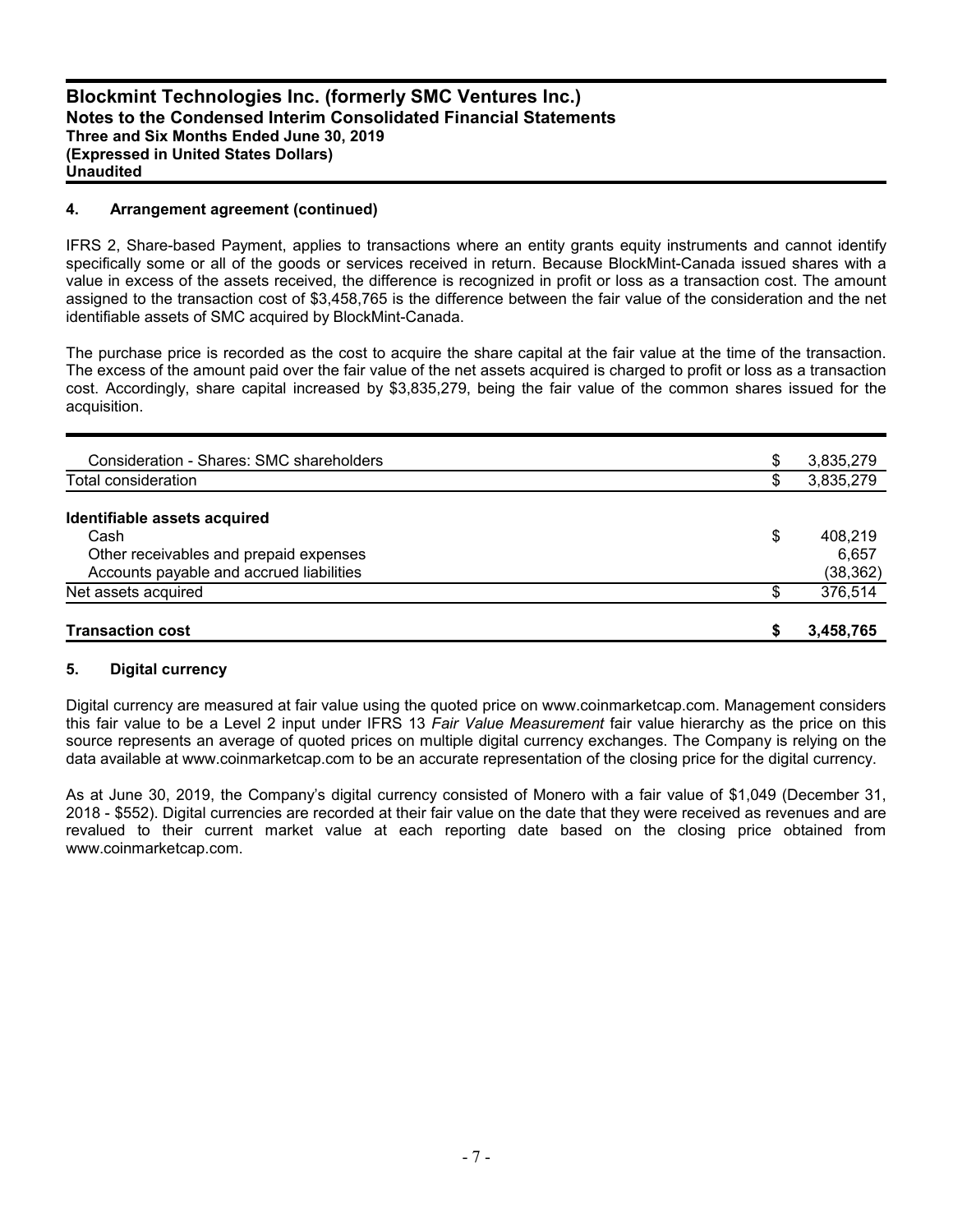## **6. Equipment**

| Cost                            | Computer<br>and mining Furniture and<br>equipment              | <b>Total</b>                         |    |              |     |              |
|---------------------------------|----------------------------------------------------------------|--------------------------------------|----|--------------|-----|--------------|
| Balance, December 31, 2017      | \$                                                             |                                      | \$ |              | \$  |              |
| Additions                       |                                                                | 150,660                              |    | 2,900        |     | 153,560      |
| Balance, December 31, 2018      |                                                                | 150,660                              |    | 2,900        |     | 153,560      |
| <b>Balance, June 30, 2019</b>   | \$                                                             | 150,660                              | \$ | 2,900        | Ŝ.  | 153,560      |
| <b>Accumulated depreciation</b> | Computer<br>and mining Furniture and<br>equipment<br>equipment |                                      |    | <b>Total</b> |     |              |
|                                 |                                                                |                                      |    |              |     |              |
| Balance, December 31, 2017      | \$                                                             |                                      | \$ |              | \$  |              |
| Depreciation for the year       |                                                                | 37,665                               |    | 724          |     | 38,389       |
| Impairment                      |                                                                | 96,705                               |    |              |     | 96,705       |
| Balance, December 31, 2018      |                                                                | 134,370                              |    | 724          |     | 135,094      |
| Depreciation for the period     |                                                                | 3,619                                |    | 484          |     | 4,103        |
| <b>Balance, June 30, 2019</b>   | \$                                                             | 137,989                              | \$ | 1,208        | \$  | 139,197      |
|                                 |                                                                | Computer<br>and mining Furniture and |    |              |     |              |
| <b>Carrying amount</b>          |                                                                | equipment                            |    | equipment    |     | <b>Total</b> |
| Balance, December 31, 2018      | \$                                                             | 16,290                               | \$ | 2,176        | - S | 18,466       |
| <b>Balance, June 30, 2019</b>   | \$                                                             | 12,671                               | \$ | 1,692        | S   | 14,363       |

Digital currencies have a limited history and pricing has been very volatile. Historical performance of digital currencies are not indicative of their future price performance. The Company had undertaken a conservative approach and had no immediate plans to resume digital currency mining based on digital currency prices at the time. As a result, the Company has taken an impairment charge equal to the carrying amount of the mining equipment of \$96,705 as at December 31, 2018.

## **7. Intangible assets**

|                         | As at<br>December 31,<br>2017 | <b>Additions</b> |   | As at<br>December 31,<br>2018 | <b>Additions</b> | As at<br><b>June 30,</b><br>2019 |
|-------------------------|-------------------------------|------------------|---|-------------------------------|------------------|----------------------------------|
| Patent pending (note 9) | $\blacksquare$                | 7.500            | S | 17,500<br>- \$                |                  | 17,500                           |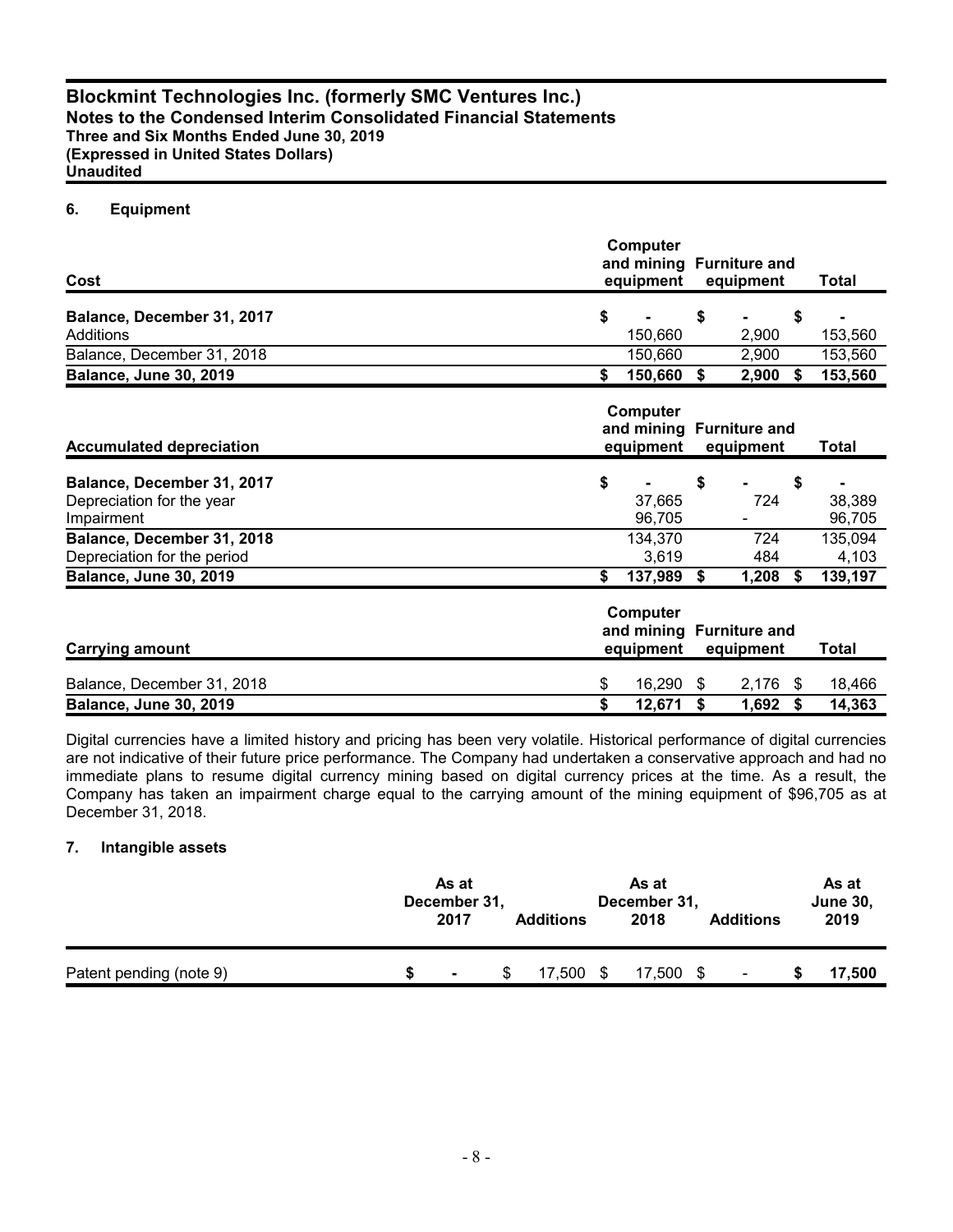#### **8. Share capital**

#### a) Authorized share capital

The Company is authorized to issue an unlimited number of common shares with no par value. The holders of common shares are entitled to receive dividends which may be declared from time to time, and are entitled to one vote per share at meetings of the Company. All shares are ranked equally with regards to the Company's residual assets.

#### b) Common shares issued

|                                                                     | Number of<br>common<br>shares | Amount    |
|---------------------------------------------------------------------|-------------------------------|-----------|
| Balance, December 31, 2017                                          | 100S                          |           |
| Incorporation shares cancelled                                      | (100)                         | (1)       |
| Private placement (i)                                               | 16,125,000                    | 80.625    |
| Private placement (ii) (iii) (iv)                                   | 10.126.640                    | 5,063,320 |
| Share issue costs                                                   |                               | (94,791)  |
| Balance, June 30, 2018                                              | 26,251,640 \$                 | 5,049,154 |
| Balance, December 31, 2018                                          | 26,251,640 \$                 | 5,049,154 |
| Elimination of BlockMint-Canada (v)                                 | (26, 251, 640)                |           |
| Conversion of BlockMint-Canada (v)                                  | 34,914,681                    |           |
| Conversion of shares and consideration for RTO ((iii) and (note 4)) | 9,354,387                     | 3,835,279 |
| <b>Balance, June 30, 2019</b>                                       | 44,269,068                    | 8,884,433 |

(i) On January 23, 2018, the Company issued an aggregate of 21,500,000 seed common shares to the directors, officers and consultants of the Company at a price of \$0.005 per share for gross cash proceeds of \$107,500. On March 14, 2018, 5,375,000 seed shares were returned to treasury, cancelled and cash of \$26,875 was returned to shareholders.

(ii) On March 7, 2018, the Company closed tranche 1 of a non-brokered private placement and issued an aggregate of 8,346,736 common shares at a price of \$0.50 per common share to raise aggregate gross proceeds of \$4,173,368. In connection with the offering, a cash commission of \$52,980 and \$6,111 in legal and other fees were paid, and an aggregate of 140,927 (105,960 pre-consolidation) compensation warrants were issued, each such compensation warrant entitling the holder to acquire one common share at an exercise price of \$0.50 expiring 1 year from the date of issuance.

A value of \$28,000 was estimated for the 140,927 (105,960 pre-consolidation) warrants on the date of grant using the Black-Scholes option pricing model with the following assumptions: expected dividend yield of 0%; share price of \$0.50; expected annual volatility of 142.75%; risk-free interest rate of 1.75%; and an expected life of 12 months.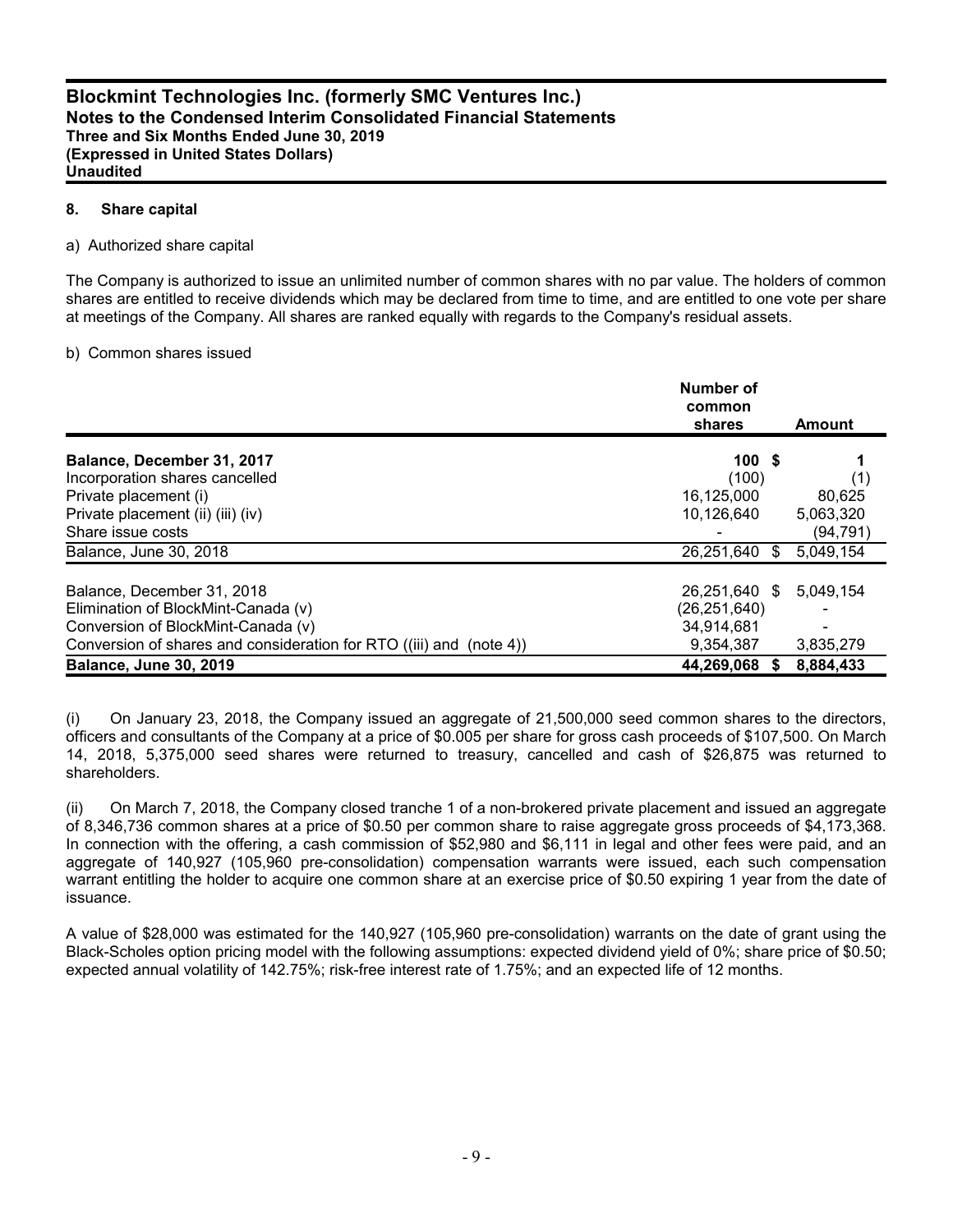#### **8. Share capital (continued)**

#### b) Common shares issued (continued)

(iii) On May 14, 2018, the Company closed tranche 2 of a non-brokered private placement and issued an aggregate of 879,904 common shares at a price of \$0.50 per common share to raise aggregate gross proceeds of \$439,952. In connection with the offering, a cash commission of \$4,350 was paid and an aggregate of 11,571 (8,700 preconsolidation) compensation warrants were issued, each such compensation warrant entitling the holder to acquire one common share at an exercise price of \$0.50 expiring 1 year from the date of issuance.

A value of \$2,300 was estimated for the 11,571 (8,700 pre-consolidation) warrants on the date of grant using the Black-Scholes option pricing model with the following assumptions: expected dividend yield of 0%; share price of \$0.50; expected annual volatility of 138.79%; risk-free interest rate of 1.95%; and an expected life of 12 months.

(iv) On June 12, 2018, the Company closed tranche 3 of a non-brokered private placement and issued an aggregate of 900,000 common shares at a price of \$0.50 per common share to raise aggregate gross proceeds of \$450,000. In connection with the offering, \$1,050 in legal and other fees were paid.

(v) On February 19, 2019, BlockMint-Canada, BlockMint-USA, SMC and 1166066 B.C. Ltd. ("SMC Subco"), a wholly-owned subsidiary of SMC, completed the Arrangement Agreement whereby SMC issued 34,914,681 postconsolidation shares to the shareholders of BlockMint-Canada (1.33 post consolidation shares for each share of BlockMint-Canada).

The Amalgamation was accounted for as a RTO whereby BlockMint-Canada, was identified as the acquirer for accounting purpose (see note 4).

#### **9. Warrant reserve**

|                                            | Number of<br>warrants | Weighted<br>average<br>exercise price |      |  |
|--------------------------------------------|-----------------------|---------------------------------------|------|--|
| Balance, December 31, 2017                 |                       | \$                                    |      |  |
| Issued $((i)$ and notes $8(b)(ii)$ $(iii)$ | 6,802,498             |                                       | 0.03 |  |
| Balance, June 30, 2018                     | 6,802,498             | \$                                    | 0.03 |  |
| Balance, December 31, 2018                 | 6,802,498             | \$                                    | 0.03 |  |
| Expired                                    | (152, 498)            |                                       | 0.37 |  |
| <b>Balance, June 30, 2019</b>              | 6,650,000             |                                       | 0.03 |  |

(i) On February 1, 2018, the Company granted 6,650,000 (5,000,000 pre-consolidation) bonus warrants to two officers at an exercise price of CDN\$0.05 (USD\$0.04 pre-consolidation) for a period of 5 years from the date of issuance. The warrants were issued in exchange for all rights in the Intellectual Property, related to U.S. Patent Pending No. 15/848.583. 3,325,000 (2,500,000 pre-consolidation) of the bonus warrants are eligible for exercise provided at any time during the term the Company achieves at least cumulative gross revenue of \$4,000,000. The balance of 3,325,000 (2,500,000 pre-consolidation) warrants will be eligible for exercise when a further \$4,000,000 of gross revenue is achieved by the Company (i.e. cumulative gross revenue of \$8,000,000 from the date of issuance of the warrants).

The estimated fair value of the warrants at the grant date was \$17,500 using the Black-Scholes option pricing model. The underlying weighted average assumptions used in the estimation of fair value in the Black-Scholes valuation model were as follows: dividend yield 0%, expected annual volatility of 144.72%, risk free rate of return of 2.14% and an expected life of 5 years.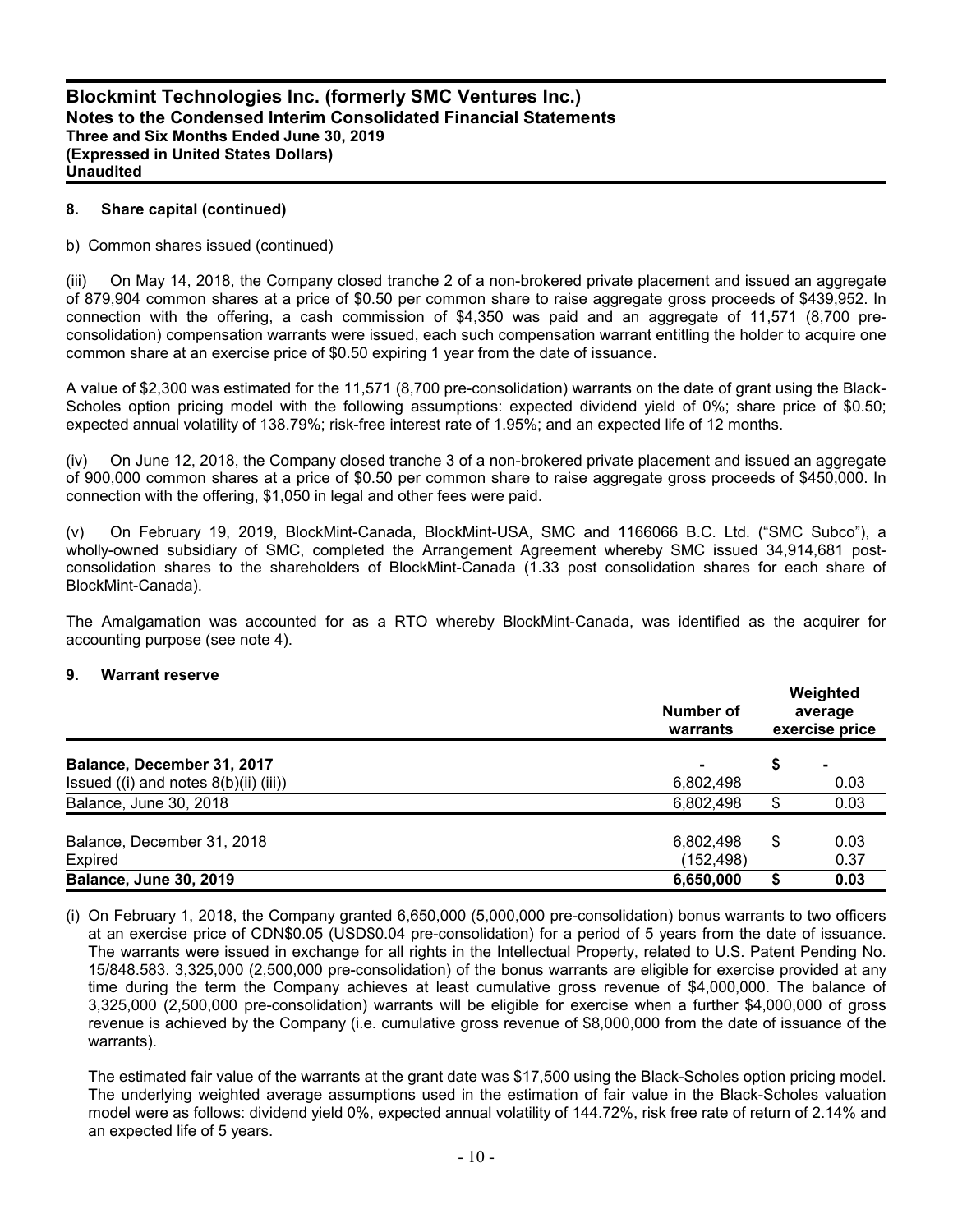## **9. Warrants (continued)**

The following table reflects the warrants issued and outstanding as of June 30, 2019:

| <b>Expiry date</b> | Number of<br>warrants | <b>Grant date</b><br>fair value | <b>Exercise</b><br>price |  |
|--------------------|-----------------------|---------------------------------|--------------------------|--|
| February 1, 2023   | 6,650,000             | 17.500                          | CDN 0.05                 |  |
|                    | 6,650,000             | 17,500                          | \$0.03                   |  |

#### **10. Related party transactions**

Key management personnel includes the Board of Directors of the Company, officers, and close family members and enterprises which are controlled by these individuals, as well as certain persons performing similar functions.

(a) The Company entered into the following transactions with related parties:

|                                |       | <b>Three Months Ended</b><br><b>June 30,</b> |        | <b>Six Months Ended</b><br><b>June 30,</b> |        |
|--------------------------------|-------|----------------------------------------------|--------|--------------------------------------------|--------|
|                                |       | 2019                                         | 2018   | 2019                                       | 2018   |
| Owen Bird Law Corporation      | (ii)  | 1.511                                        | 17.500 | $30,952$ \$                                | 27,166 |
| Bayswater Consulting Ltd.      | (iii) | 2.248                                        | 4.939  | 3.762                                      | 7.104  |
| Marrelli Support Services Inc. | (iv)  | 7,652                                        | 4,658  | 15.772                                     | 10,458 |

(i) For the six months ended June 30, 2018, the Company issued 6,650,000 (5,000,000 pre-consolidation) bonus warrants to two officers at an exercise price of CDN\$0.05 (USD\$0.04 pre-consolidation) for a period of 5 years from the date of issuance (see note 9).

(ii) For the three and six months ended June 30, 2019, the Company expensed \$1,511 and \$30,952, respectively (three and six months ended June 30, 2018 - \$17,500 and \$27,166, respectively) law firm with a common director for legal services. As at June 30, 2019, \$5,739 (December 31, 2018 - \$17,845) was payable to this party and the amount is included in accounts payable and accrued liabilities.

(iii) For the three and six months ended June 30, 2019, the Company expensed \$2,248 and \$3,762, respectively (three and six months ended June 30, 2018 - \$4,939 and \$7,104, respectively) to a company controlled by an officer for corporate services.

(iv) For the three and six months ended June 30, 2019, the Company expensed \$7,652 and \$15,772, respectively (three and six months ended June 30, 2018 - \$4,658 and \$10,458, respectively) to Marrelli Support Services Inc. ("Marrelli") for: Victor Hugo to act as the Chief Financial Officer of the Company; and for bookkeeping services. Victor Hugo is an employee of Marrelli. These services were incurred in the normal course of operations for general accounting and financial reporting matters. As at June 30, 2019, Marrelli was owed \$1,315 (December 31, 2018 - \$17,845), and the amount is included in accounts payable and accrued liabilities.